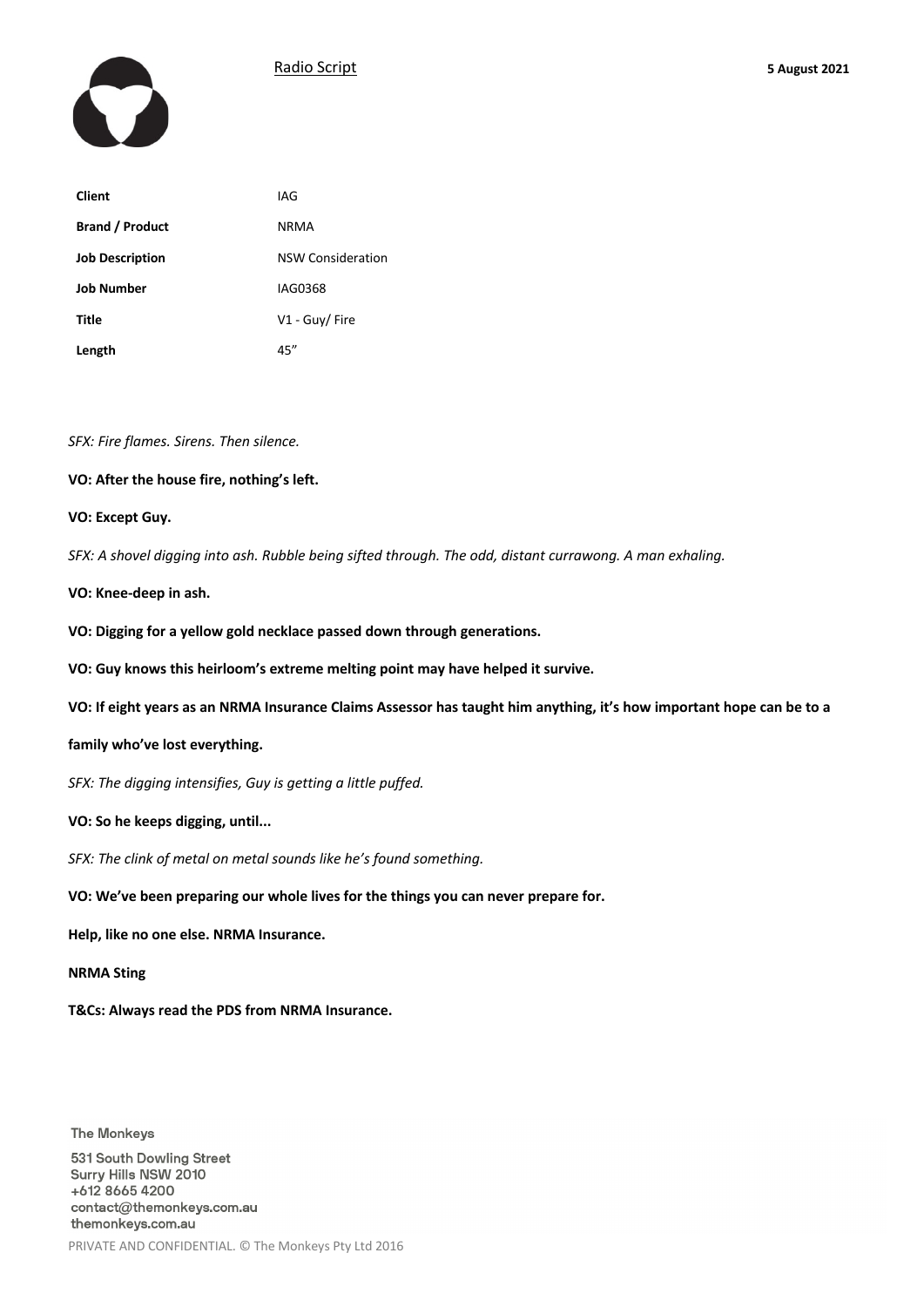



| <b>Client</b>          | IAG                      |
|------------------------|--------------------------|
| <b>Brand / Product</b> | <b>NRMA</b>              |
| <b>Job Description</b> | <b>NSW Consideration</b> |
| <b>Job Number</b>      | IAG0368                  |
| Title                  | V2 - Peter/ Flood        |
| Length                 | 45"                      |

*SFX: A car driving through mud before braking. We can hear persistent rain and the growing sound of chickens, ducks and pigs throughout.*

- **VO: Peter arrives at the spot where the home used to be...**
- **VO: Until floodwater picked it up and tossed it like a doll's house.**
- **VO: He spots the owners, in muddy dressing gowns tending to their pet chickens, ducks and pigs.**
- **VO: Some might rush them straight to a motel.**
- **VO: But Peter, with 35 years' experience as an NRMA Insurance Claims Assessor.**
- **VO: Can see how this couple cares for every drenched creature.**
- **VO: And helps finds them a caravan instead.**
- **VO So they can stay. Where they need to be.**
- **VO: We've been preparing our whole lives for the things you can never prepare for.**
- **Help, like no one else. NRMA Insurance.**

**T&Cs: Always read the PDS from NRMA Insurance.**

**The Monkeys** 

531 South Dowling Street Surry Hills NSW 2010 +612 8665 4200 contact@themonkeys.com.au themonkeys.com.au PRIVATE AND CONFIDENTIAL. © The Monkeys Pty Ltd 2016